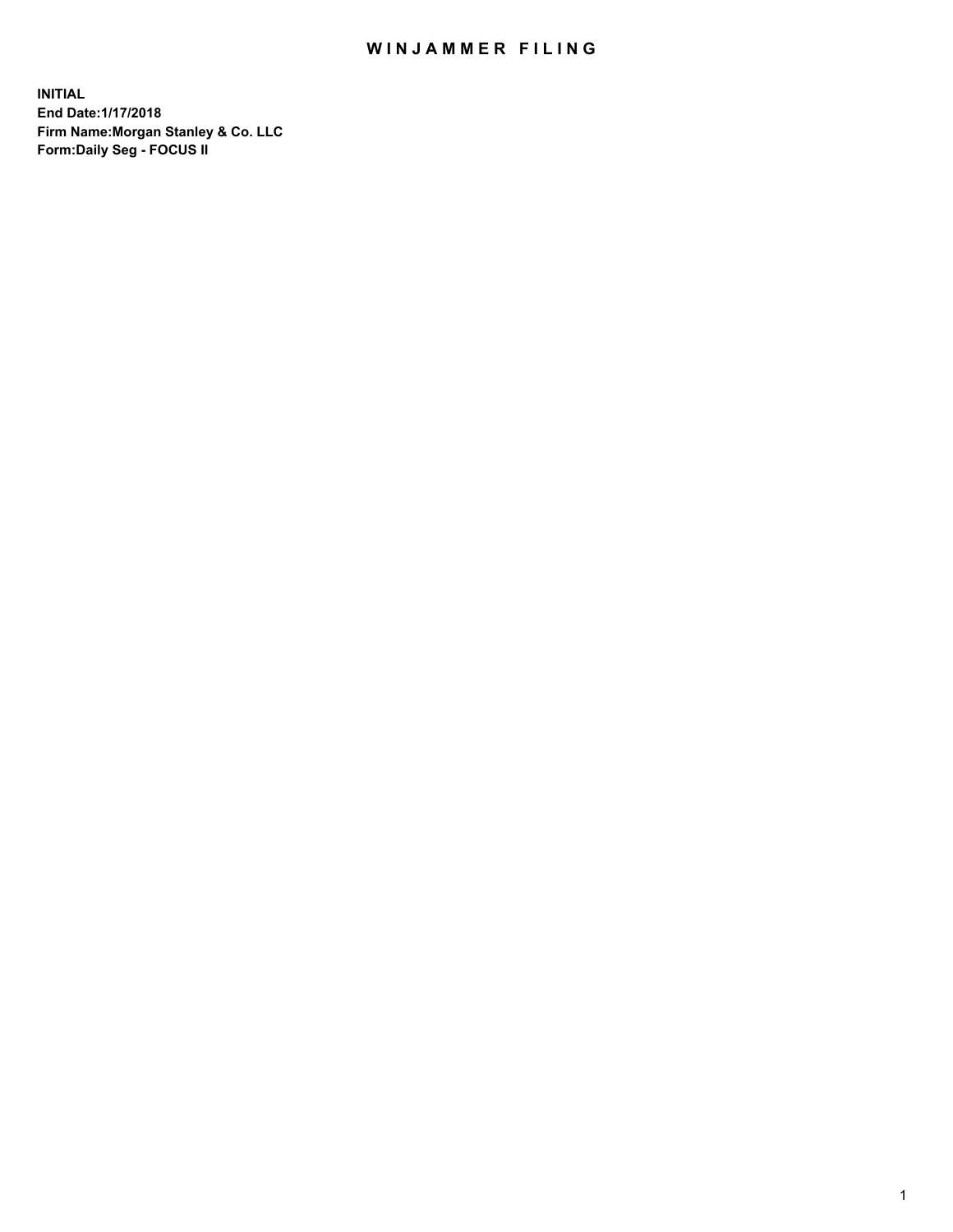#### **INITIAL End Date:1/17/2018 Firm Name:Morgan Stanley & Co. LLC Form:Daily Seg - FOCUS II Daily Segregation - Cover Page**

| Name of Company                                                                   | Morgan Stanley & Co. LLC     |
|-----------------------------------------------------------------------------------|------------------------------|
| <b>Contact Name</b>                                                               | Ikram Shah                   |
| <b>Contact Phone Number</b>                                                       | 212-276-0963                 |
| <b>Contact Email Address</b>                                                      | lkram.shah@morganstanley.com |
| FCM's Customer Segregated Funds Residual Interest Target (choose one):            |                              |
| a. Minimum dollar amount: ; or                                                    | 285,000,000                  |
| b. Minimum percentage of customer segregated funds required:%; or                 |                              |
| c. Dollar amount range between: and; or                                           | 00                           |
| d. Percentage range of customer segregated funds required between: % and %.       | 0 <sub>0</sub>               |
| FCM's Customer Secured Amount Funds Residual Interest Target (choose one):        |                              |
| a. Minimum dollar amount: ; or                                                    | 140,000,000                  |
| b. Minimum percentage of customer secured funds required:%; or                    |                              |
| c. Dollar amount range between: and; or                                           | 00                           |
| d. Percentage range of customer secured funds required between: % and %.          | 0 <sub>0</sub>               |
| FCM's Cleared Swaps Customer Collateral Residual Interest Target (choose one):    |                              |
| a. Minimum dollar amount: ; or                                                    | 92,000,000                   |
| b. Minimum percentage of cleared swaps customer collateral required:% ; or        | <u>0</u>                     |
| c. Dollar amount range between: and; or                                           | <u>00</u>                    |
| d. Percentage range of cleared swaps customer collateral required between:% and%. | 00                           |
|                                                                                   |                              |

Attach supporting documents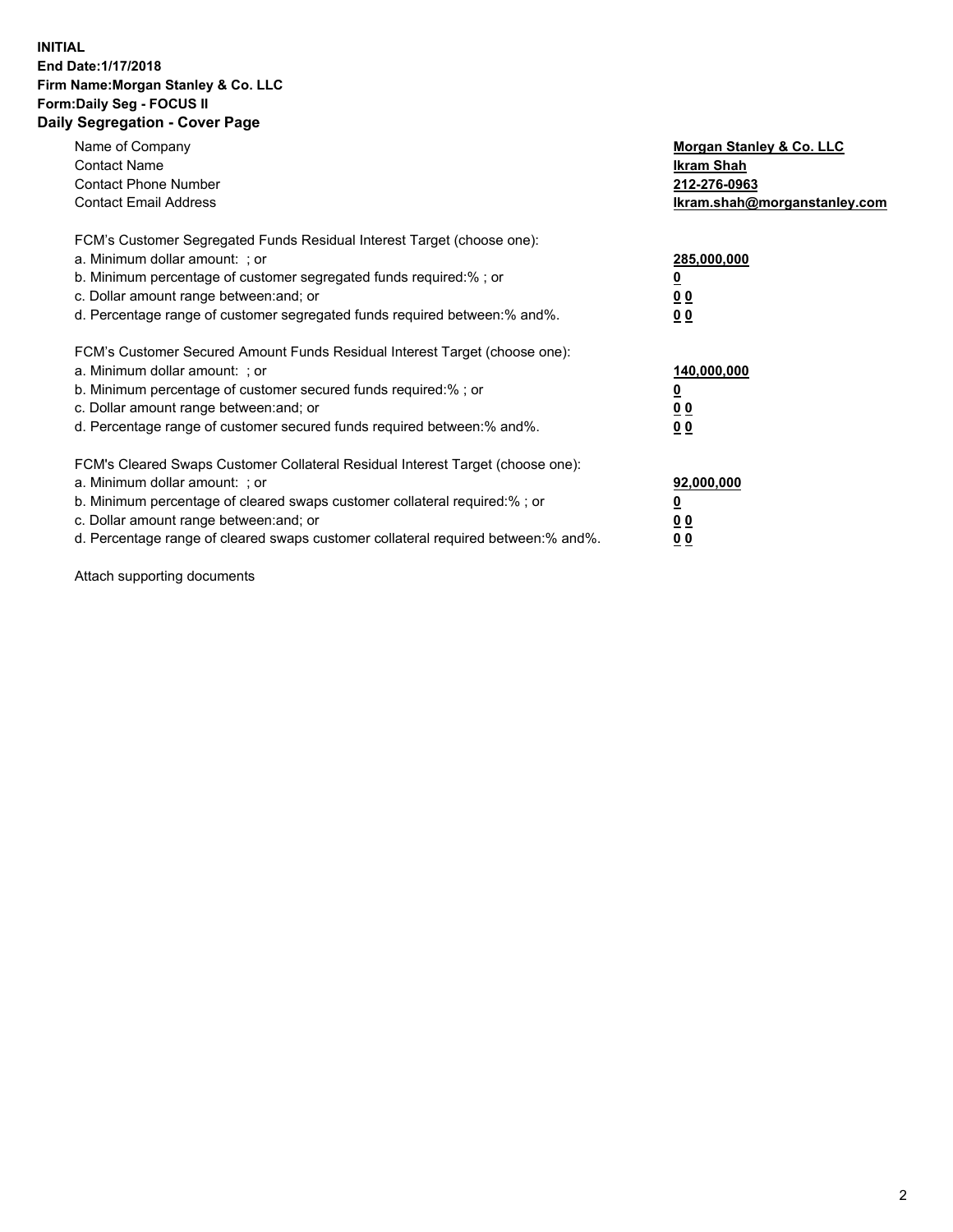## **INITIAL End Date:1/17/2018 Firm Name:Morgan Stanley & Co. LLC Form:Daily Seg - FOCUS II**

# **Daily Segregation - Secured Amounts**

|     | <b>Daily Ocglegation - Occurred Amounts</b>                                                 |                                   |
|-----|---------------------------------------------------------------------------------------------|-----------------------------------|
|     | Foreign Futures and Foreign Options Secured Amounts                                         |                                   |
|     | Amount required to be set aside pursuant to law, rule or regulation of a foreign            | $0$ [7305]                        |
|     | government or a rule of a self-regulatory organization authorized thereunder                |                                   |
| 1.  | Net ledger balance - Foreign Futures and Foreign Option Trading - All Customers             |                                   |
|     | A. Cash                                                                                     | 2,780,182,398 [7315]              |
|     | B. Securities (at market)                                                                   | 1,713,041,749 [7317]              |
| 2.  | Net unrealized profit (loss) in open futures contracts traded on a foreign board of trade   | 809,444,772 [7325]                |
| 3.  | Exchange traded options                                                                     |                                   |
|     | a. Market value of open option contracts purchased on a foreign board of trade              | 9,788,779 [7335]                  |
|     | b. Market value of open contracts granted (sold) on a foreign board of trade                | $-13,115,870$ [7337]              |
| 4.  | Net equity (deficit) (add lines 1.2. and 3.)                                                | 5,299,341,828 [7345]              |
| 5.  | Account liquidating to a deficit and account with a debit balances - gross amount           | 36,487,922 [7351]                 |
|     | Less: amount offset by customer owned securities                                            | -36,093,652 [7352] 394,270 [7354] |
| 6.  | Amount required to be set aside as the secured amount - Net Liquidating Equity              | 5,299,736,098 [7355]              |
|     | Method (add lines 4 and 5)                                                                  |                                   |
| 7.  | Greater of amount required to be set aside pursuant to foreign jurisdiction (above) or line | 5,299,736,098 [7360]              |
|     | 6.                                                                                          |                                   |
|     | FUNDS DEPOSITED IN SEPARATE REGULATION 30.7 ACCOUNTS                                        |                                   |
| 1.  | Cash in banks                                                                               |                                   |
|     | A. Banks located in the United States                                                       | 182,394,955 [7500]                |
|     | B. Other banks qualified under Regulation 30.7                                              | 852,650,589 [7520] 1,035,045,544  |
|     |                                                                                             | [7530]                            |
| 2.  | Securities                                                                                  |                                   |
|     | A. In safekeeping with banks located in the United States                                   | 366,821,221 [7540]                |
|     | B. In safekeeping with other banks qualified under Regulation 30.7                          | 0 [7560] 366,821,221 [7570]       |
| 3.  | Equities with registered futures commission merchants                                       |                                   |
|     | A. Cash                                                                                     | 8,575,639 [7580]                  |
|     | <b>B.</b> Securities                                                                        | $0$ [7590]                        |
|     | C. Unrealized gain (loss) on open futures contracts                                         | <mark>-79,603</mark> [7600]       |
|     | D. Value of long option contracts                                                           | $0$ [7610]                        |
|     | E. Value of short option contracts                                                          | 0 [7615] 8,496,036 [7620]         |
| 4.  | Amounts held by clearing organizations of foreign boards of trade                           |                                   |
|     | A. Cash                                                                                     | $0$ [7640]                        |
|     | <b>B.</b> Securities                                                                        | $0$ [7650]                        |
|     | C. Amount due to (from) clearing organization - daily variation                             | $0$ [7660]                        |
|     | D. Value of long option contracts                                                           | $0$ [7670]                        |
|     | E. Value of short option contracts                                                          | 0 [7675] 0 [7680]                 |
| 5.  | Amounts held by members of foreign boards of trade                                          |                                   |
|     | A. Cash                                                                                     | 1,928,235,577 [7700]              |
|     | <b>B.</b> Securities                                                                        | 1,346,220,528 [7710]              |
|     | C. Unrealized gain (loss) on open futures contracts                                         | 809,524,374 [7720]                |
|     | D. Value of long option contracts                                                           | 9,788,779 [7730]                  |
|     | E. Value of short option contracts                                                          | -13,115,870 [7735] 4,080,653,388  |
|     |                                                                                             | [7740]                            |
| 6.  | Amounts with other depositories designated by a foreign board of trade                      | $0$ [7760]                        |
| 7.  | Segregated funds on hand                                                                    | $0$ [7765]                        |
| 8.  | Total funds in separate section 30.7 accounts                                               | 5,491,016,189 [7770]              |
| 9.  | Excess (deficiency) Set Aside for Secured Amount (subtract line 7 Secured Statement         | 191,280,091 [7380]                |
|     | Page 1 from Line 8)                                                                         |                                   |
| 10. | Management Target Amount for Excess funds in separate section 30.7 accounts                 | 140,000,000 [7780]                |

11. Excess (deficiency) funds in separate 30.7 accounts over (under) Management Target **51,280,091** [7785]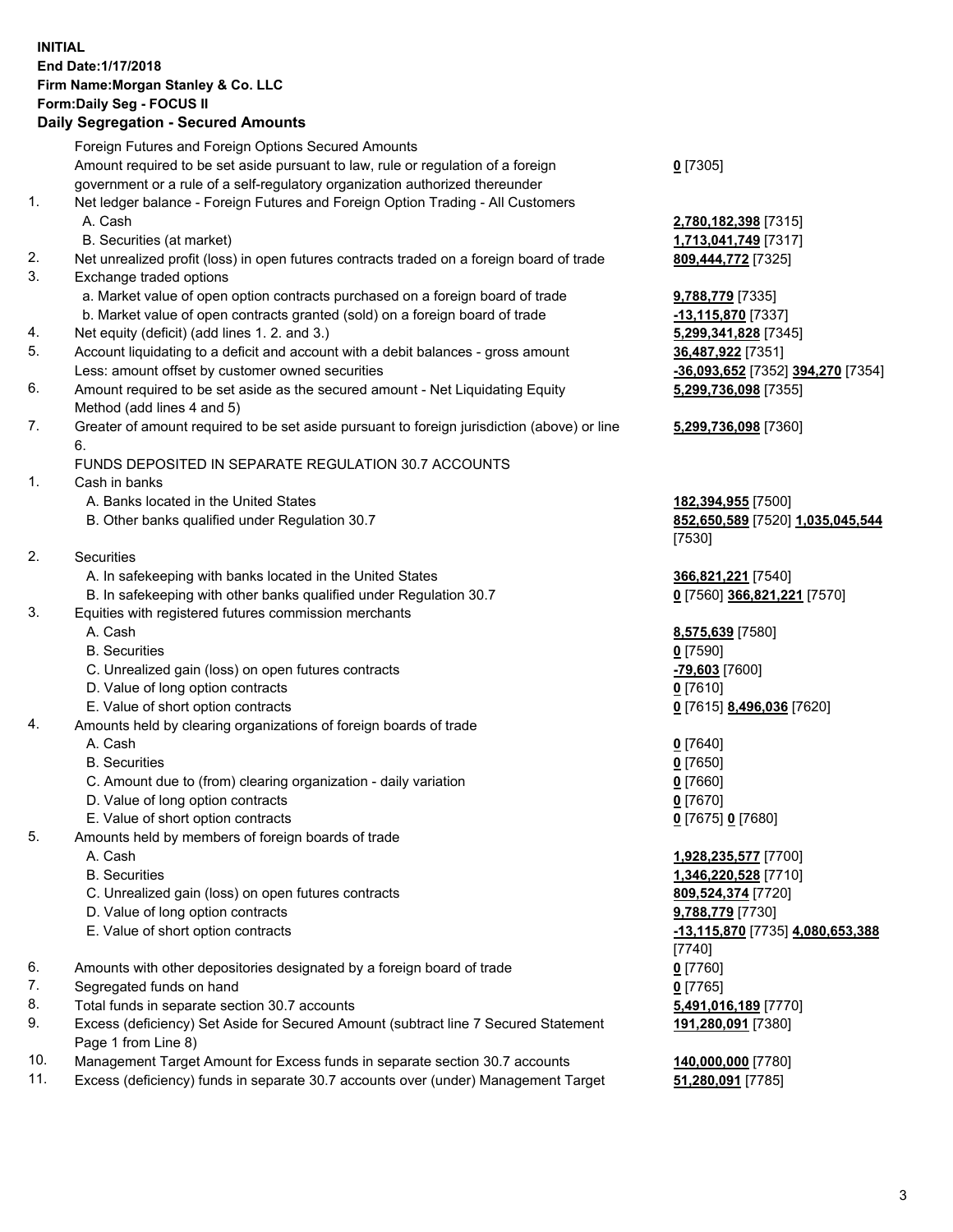## **INITIAL End Date:1/17/2018 Firm Name:Morgan Stanley & Co. LLC Form:Daily Seg - FOCUS II**

# **Daily Segregation - Segregation Statement**

SEGREGATION REQUIREMENTS(Section 4d(2) of the CEAct) 1. Net ledger balance A. Cash **7,955,142,086** [7010] B. Securities (at market) **4,953,218,759** [7020] 2. Net unrealized profit (loss) in open futures contracts traded on a contract market **1,887,638,044** [7030] 3. Exchange traded options A. Add market value of open option contracts purchased on a contract market **348,293,916** [7032] B. Deduct market value of open option contracts granted (sold) on a contract market **-527,424,417** [7033] 4. Net equity (deficit) (add lines 1, 2 and 3) **14,616,868,388** [7040] 5. Accounts liquidating to a deficit and accounts with debit balances - gross amount **378,826,964** [7045] Less: amount offset by customer securities **-306,128,653** [7047] **72,698,311** [7050] 6. Amount required to be segregated (add lines 4 and 5) **14,689,566,699** [7060] FUNDS IN SEGREGATED ACCOUNTS 7. Deposited in segregated funds bank accounts A. Cash **4,925,461,825** [7070] B. Securities representing investments of customers' funds (at market) **0** [7080] C. Securities held for particular customers or option customers in lieu of cash (at market) 8. Margins on deposit with derivatives clearing organizations of contract markets A. Cash **5,274,485,307** [7100] B. Securities representing investments of customers' funds (at market) **0** [7110] C. Securities held for particular customers or option customers in lieu of cash (at market) 9. Net settlement from (to) derivatives clearing organizations of contract markets **45,579,832** [7130] 10. Exchange traded options A. Value of open long option contracts **348,293,916** [7132] B. Value of open short option contracts **-527,424,417** [7133] 11. Net equities with other FCMs A. Net liquidating equity **4,445,463** [7140] B. Securities representing investments of customers' funds (at market) **0** [7160] C. Securities held for particular customers or option customers in lieu of cash (at market) **0** [7170] 12. Segregated funds on hand **0** [7150] 13. Total amount in segregation (add lines 7 through 12) **15,024,060,685** [7180] 14. Excess (deficiency) funds in segregation (subtract line 6 from line 13) **334,493,986** [7190] 15. Management Target Amount for Excess funds in segregation **285,000,000** [7194]

16. Excess (deficiency) funds in segregation over (under) Management Target Amount Excess

**977,657,841** [7090]

**3,975,560,918** [7120]

**49,493,986** [7198]